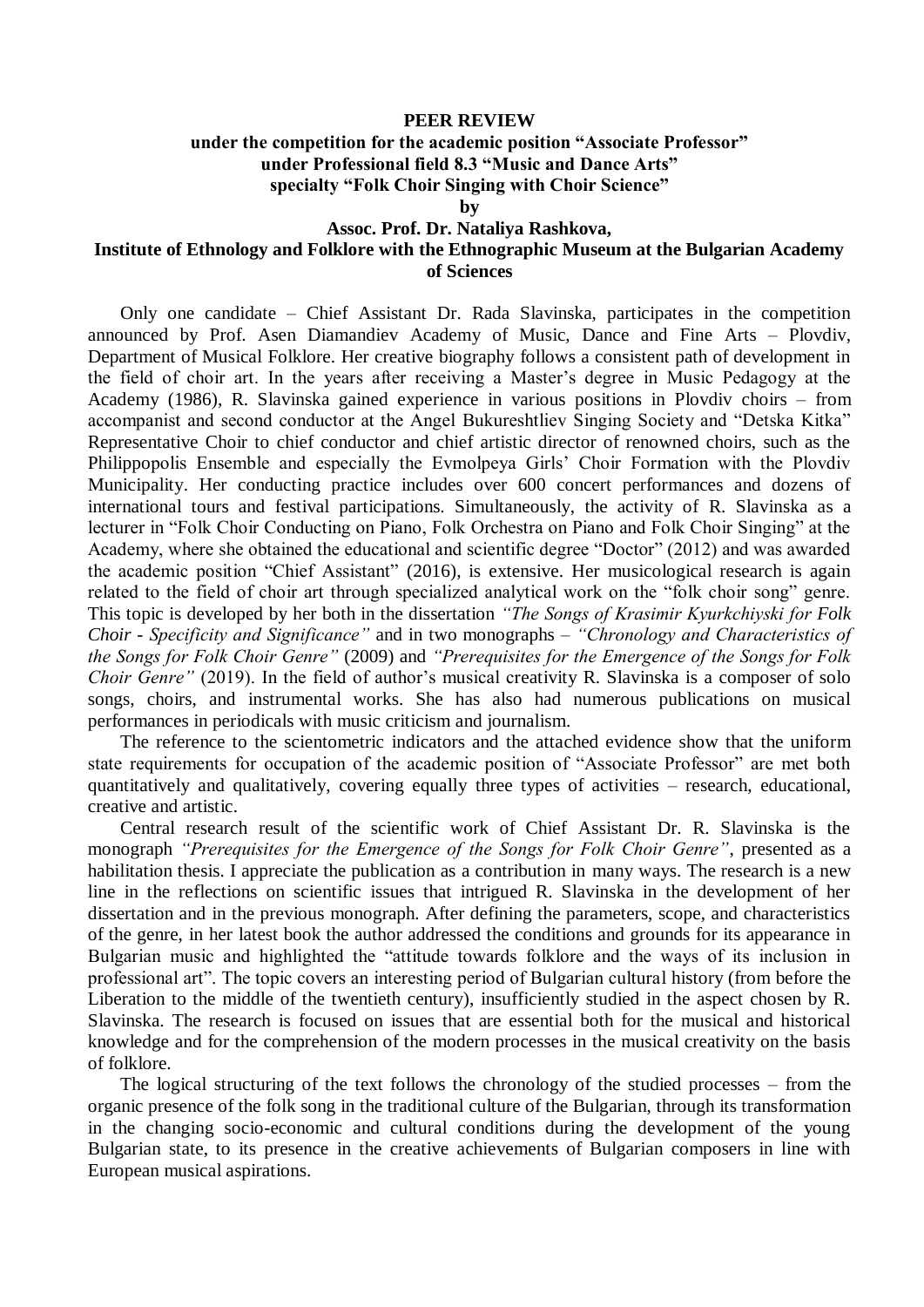Attention to adequate and precise use of terminology is a characteristic quality of the text. According to the researcher, the key to revealing the required prerequisites for the emergence of the genre is the term "interactivity" introduced by her, which refers to composers "changing the approach and ways of transforming Bulgarian folk songs into works of different genres" into a two-way relationship between society and composer. The changing content of the term "folk choir" is also explained, as well as the inapplicability of today's understanding of "processing" of folk songs to the Bulgarian composers' work during the studied period.

The European context in the transformation of folk song into professional music is presented in the study by highlighting the interaction between them, established in the musical history of Europe. Composers' works are created and defined as "arrangements" and "adaptations" of musical material from folklore. The lost memory of medieval Bulgarian musical culture and the expression of identity mainly through folk songs is in contrast to the natural ascending development of European musical cultures. On the basis of folklore the awareness of the Bulgarian national and cultural separateness developed, and the folk ideas became a support of the Bulgarian literature. The factual information and interpretation presented by the author regarding the entry of European musical art among the urban population is interesting – the Revival and urban popular song borrowed foreign melodies, but also contained intonations in an organic connection with our rural folklore. As a summary of the preliberation period, the main paths to the use of song folklore are highlighted, among which are the folklore sound of the authors song creation and the change of the harmonic sense of the old modes to the major-minor system. An original author's contribution is the highlighting of factors that helped the emergence, development, and ideology of the "folk choir song" genre after decades.

The Revival principles and ideals were followed in the musical professionalism of the first generation of Bulgarian composers after the Liberation, which followed the European traditions of support in folklore. Their musical creativity is considered in parallel with other cultural phenomena – literary, artistic, and architectural trends and the creation of cultural and educational institutions. Biographical explanations for composers have not only cognitive value, but also unite in comparison the general processes in the creation of the national school of composers. Special attention is paid to the predominant song creation – children's, school, choir songs "in the folk spirit", "folk motifs", and the spirit of urban or rural song. The research interest in the recording and theoretical interpretation of folklore samples stands out.

The work of composers between the two world wars is seen as a continuing expression of democratization and the pursuit of "native art", which led to the emergence of bright works in deep connection with folk songs. The author characterizes specific approaches to the use of a folklore source from different creative personalities. Various directions have been formulated in relation to the authentic Bulgarian song. The concert activity during the period of folk singers, musicians, and instrumental groups with their attempts to preserve Bulgarian folklore and present it to the public is announced as one of the essential prerequisites for the emergence of the "folk choir song" genre. The presented reasoning and conclusions are well thought out and convincing. The author demonstrates a high research culture and erudition in the broad field of musicology and culturological knowledge.

Among the scientific production of Chief Assistant Dr. Rada Slavinska stands out the interesting specialized publication in the Ukrainian academic edition (2018) about the Plovdiv Valhorn school in the person of the teacher Prof. Stoyan Karaivanov.

The creative and artistic activity of Rada Slavinska reflects her multifaceted musical experience as a choir conductor, instrumentalist, and composer. Among her significant concert performances as a conductor are the solo concerts of the Evmolpeya Choir on renowned stages such as the Sofia Music Weeks International Festival, the Autumn Salon of Arts in Plovdiv, the concert on the occasion of the closing of the Bulgarian Presidency of the Council of the EU in Podgorica, Montenegro, etc. Recognition for her conducting achievements is documented in diplomas, certificates, and thank you letters from international and national festivals and events.